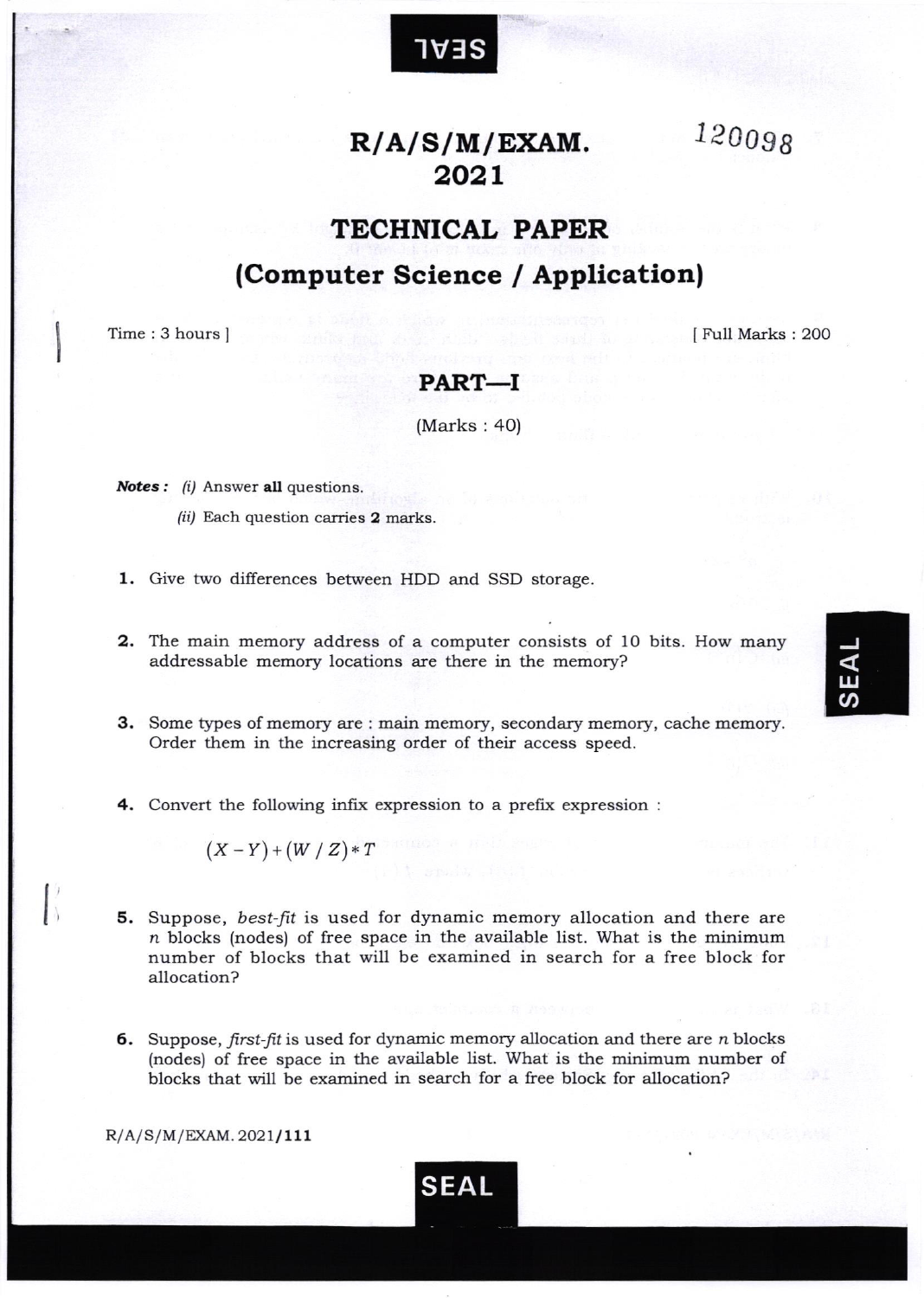- 7. What is the number of edges in a spanning tree of a connected graph with n nodes?
- 8. What is the number of nodes in a full binary tree of height  $k$ ? Assume that a binary tree consisting of only one node is of height 0.
- 9. Assume a linked list representation, in which a node is represented by <sup>a</sup> structure consisting of three fields : data, flink and blink, where flink and blink are pointers to the next and previous node respectively. Let  $n$  be the node pointed to by  $p$  and assume that there are many nodes before and after n. Which is the node pointed to by the following?

 $p \rightarrow$  flink  $\rightarrow$  blink  $\rightarrow$  flink  $\rightarrow$  blink

10. With respect to asymptotic notations of an algorithm, which of the following is true?

$$
n^{3} + 4n^{2} + 2 = \underline{\hspace{1cm}}.
$$
  
(i)  $\theta(n)$   
(ii)  $O(n^{2})$   
(iii)  $O(1)$   
(iv)  $O(n^{3})$ 

11. The maximum number of edges that a connected undirected graph of  $n$ vertices is given by a function  $f(n)$ , where  $f(n) =$ .

12. State the difference between white box and black box software testing.

- 13. What is the difference between a compiler and an interpreter?
- 14. In the UNIX Operating System, which method is used to handle deadlocks?

 $R/A/S/M/EXAM. 2021/111$  2